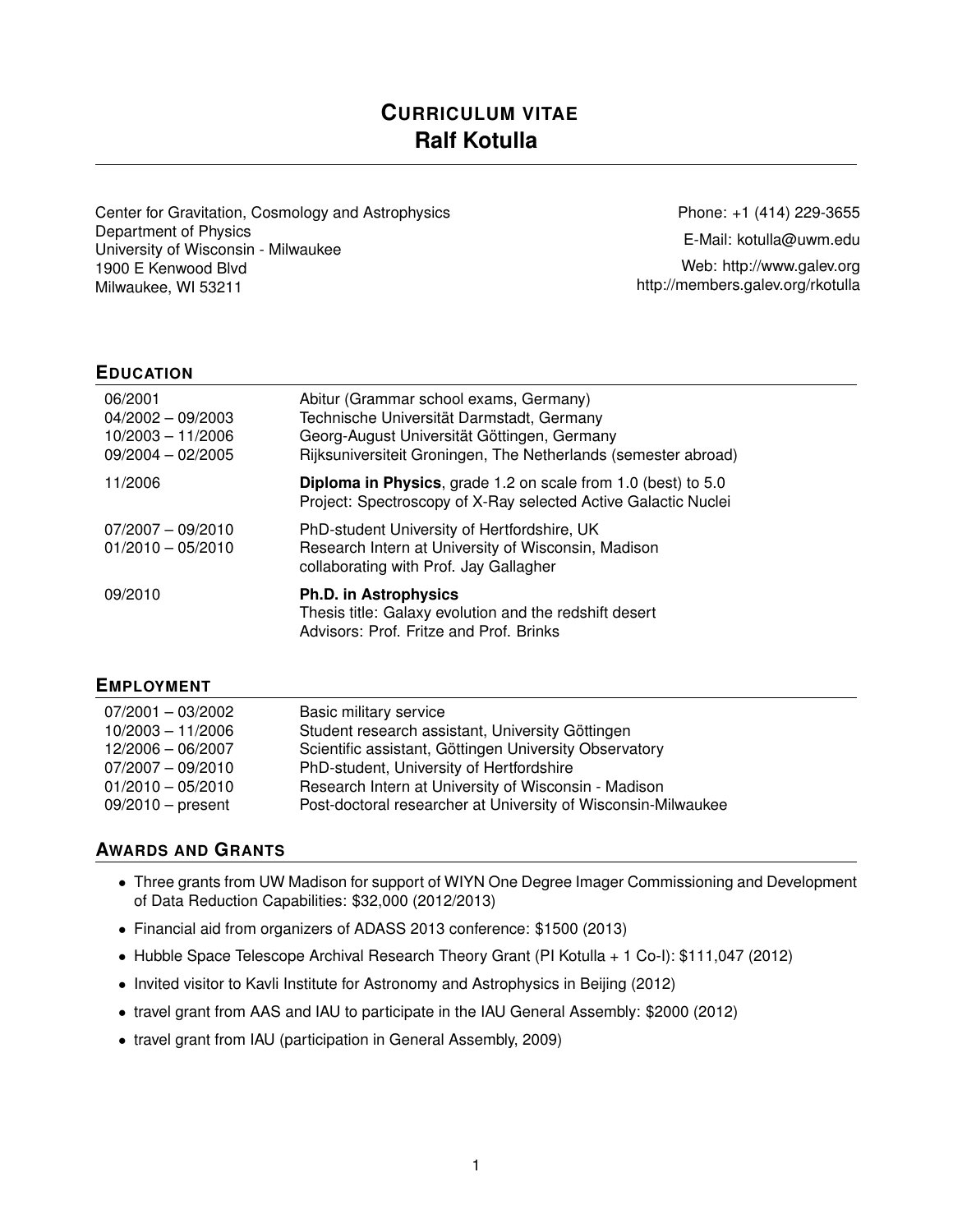## **AWARDS AND GRANTS (CONTINUED)**

- travel grant from NASA/JPL (participation in workshop, 2008)
- travel grant from European Astronomical Society (conference participation, 2008)
- travel grant from the Astronomische Gesellschaft (conference participation, 2008)
- PhD research studentship from University of Hertfordshire, UK ( 07/2007 06/2010)
- German Research Foundation (DFG) observing/travel grants (2006 & 2007)
- Merit scholarship from Konrad Adenauer Stiftung (10/2003 12/2006)

#### **TEACHING AND PUBLIC OUTREACH EXPERIENCE**

| <b>Training received</b>   | University of Hertfordshire Generic Training for Researchers:<br>Teaching for Research students                                                                                                                                                                                                                                                                                                                                                                                                                                                                                                                                                                                                                                                                                                                                                     |
|----------------------------|-----------------------------------------------------------------------------------------------------------------------------------------------------------------------------------------------------------------------------------------------------------------------------------------------------------------------------------------------------------------------------------------------------------------------------------------------------------------------------------------------------------------------------------------------------------------------------------------------------------------------------------------------------------------------------------------------------------------------------------------------------------------------------------------------------------------------------------------------------|
| <b>Teaching experience</b> | Teaching Assistant, "Physics lab courses for minor subject students"<br>Teaching Assistant, "Introduction to geophysics and astrophysics"<br>Teaching Assistant, "Advanced lab courses in astrophysics"<br>Creation of two practicals for third-year students:<br>• "Structural analysis of galaxies" and<br>• "Crowded field photometry of star clusters"<br>Supervision of student practicals at Göttingen Univ. Observatory<br>Supervision of student practicals at Bayfordbury observatory<br>Substitute lecturer for Astrophysics I (Astron 400) at UWM, 2012                                                                                                                                                                                                                                                                                  |
| <b>Student supervision</b> | Supervisor of two undergraduate research projects<br>• "Spectroscopy of active galactic nuclei" and<br>• "Determination of the speed of light using variable stars"<br>Co-Supervision of Oliver Hielscher,<br>Master student at the Center for Astrophysics, Universität Heidelberg<br>Co-Supervision of Vanessa Böhm,<br>research intern at the Center for Astrophysics, Universität Heidelberg                                                                                                                                                                                                                                                                                                                                                                                                                                                    |
| <b>Student mentoring</b>   | Markus Hartmann, Diploma student at Universität Göttingen (2006-2007)<br>Project: The star cluster population of I Zwicky 18<br>Marie Aylin Type, Diploma student at Universität Göttingen (2006-2008)<br>Project: Galaxy transformations in galaxy clusters<br>Hagen Thilo Meyer, Ph.D. student at Universität Heidelberg (2007-2012)<br>Project: The evolutionary history of dwarf galaxies in the Virgo cluster<br>Paul Kotze, Ph.D. student at University of Cape Town (since 2007)<br>Project: Galaxy transformation in the galaxy supercluster Abell 1437<br>GALEV-specific (theory, use and application) mentoring:<br>Jenna Ryon, grad student at University of Wisconsin - Madison (ongoing)<br>Alexander Hansson, Ph.D. student at Universität Heidelberg (2010-2012)<br>Randa Asad, grad student at University of Cincinatti (2011-2012) |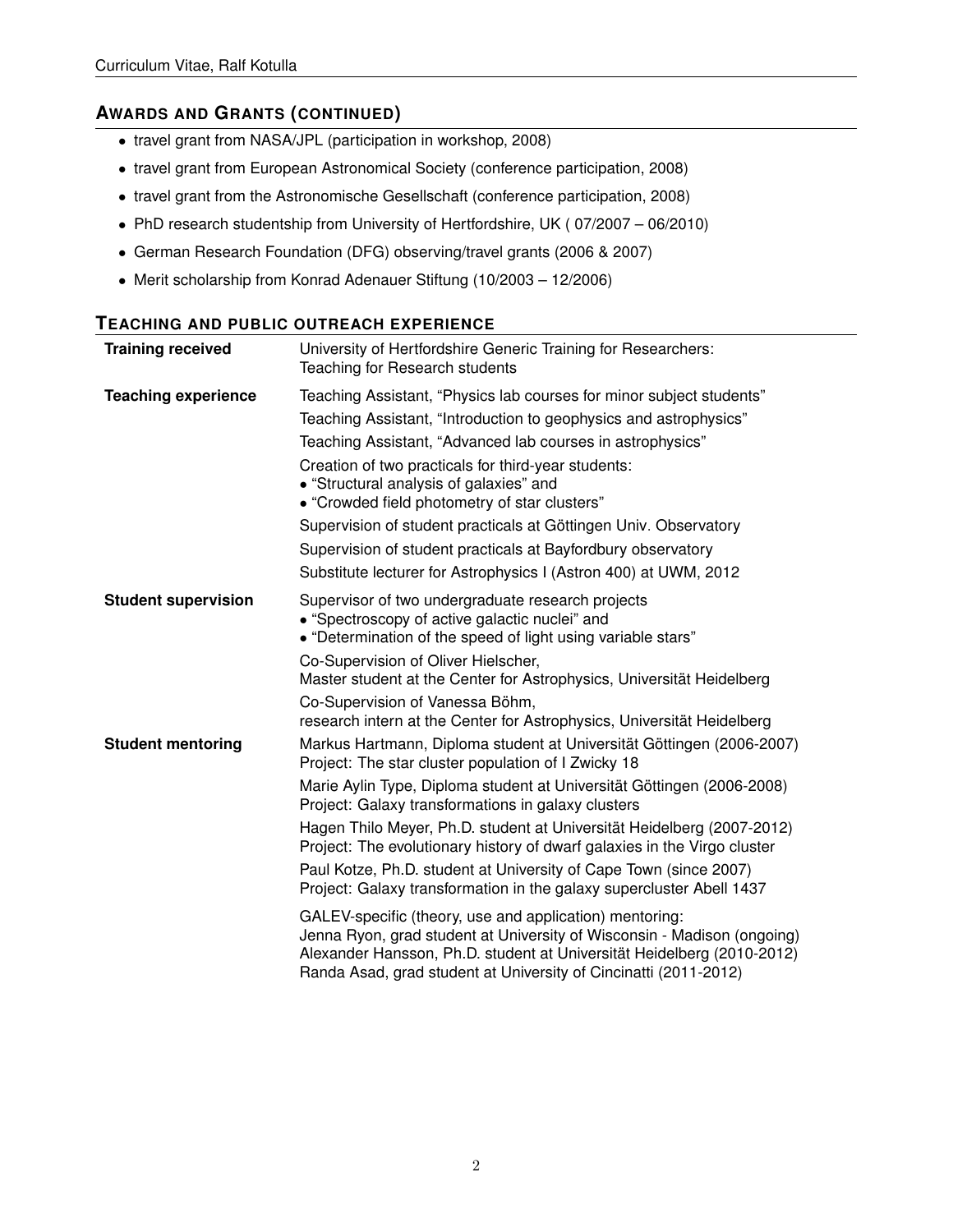### **TEACHING AND PUBLIC OUTREACH EXPERIENCE (CONTINUED)**

| <b>Public outreach</b> | Poster exhibition at Göttingen University Observatory (2005 - 2006)                                                          |
|------------------------|------------------------------------------------------------------------------------------------------------------------------|
|                        | Public observatory tours at Göttingen University Observatory (2006 - 2007)                                                   |
|                        | Guide and presenter at Bayfordbury University Observatory Open Nights (multiple<br>occasions in 2008 - 2009)                 |
|                        | Instructor for Boy- and Girl scouts (ages 6-16) at Bayfordbury Observatory                                                   |
|                        | Instructor at several local UK schools for Moon Watch program as part of the In-<br>ternational Year of Astronomy            |
|                        | Universe in the Park (2010 - present): more than 25 talks followed by public<br>stargazing in numerous Wisconsin State Parks |

### **CONFERENCES AND MEETINGS**

- Annual Meeting of the Nobel laureates in Lindau (2005)
- 37th Saas-Fee Winter School on "The Origin of the Galaxy and the Local Group" (2007)
- ESO-Workshop on Star and Massive Star Cluster Formation, Garching (07/2007)
- Young Massive Star Clusters, Granada, Spain (09/2007): poster
- Annual Meeting of the "Astronomische Gesellschaft", Würzburg, Germany (2007): 2 posters
- International Space Science Institute (ISSI) Workshop on young and intermediate age star clusters, Bern, Switzerland (12/2007)
- National Astronomy Meeting 2008, Belfast, UK (04/2008): **talk**
- From Taurus to the Antennae, Sheffield, UK (04/2008): **talk**
- Joint European and National Astronomy Meeting 2008, Vienna (09/2008): **2 talks**, 2 posters
- Photometric Accuracy Testing Meeting, UCL London, UK (09/2008): **talk**
- Photometric Accuracy Testing Meeting at NASA/JPL, Pasadena, CA (12/2008): **talk**
- European Week of Astronomy and Space Science, Hatfield, UK (04/2009): 3 posters
- VIIth Marseille International Cosmology Conference: Harvesting the desert The universe between  $z = 1$ and 3, Marseille, France (06/2009): poster
- XVIIth IAU General Assembly, Rio de Janeiro, Brasil (08/2009): 3 posters
- AAS 215th meeting, Washington, DC (01/2010): **dissertation talk**
- AAS 217th meeting, Seattle, WA (01/2011): **talk**
- Surveys and Simulations, Heidelberg, Germany (08/2011): **2 talks**, poster
- Meeting at Monash University (Melbourne, Australia), Stellar Interiors and Nucleosynthesis group (1 week, March 2012)
- XVIIIth IAU General Assembly, Beijing, China (August 2012, 2 posters)
- Invited visitor to Kavli Institute for Astronomy and Astrophysics, Beijing, China (3 weeks in October 2012)
- AAS 222nd (summer) meeting, Indianapolis, IN (06/2013): multiple posters
- Astronomical Data Analysis Software & Systems, Waikoloa, Hawai'i (08/2013): poster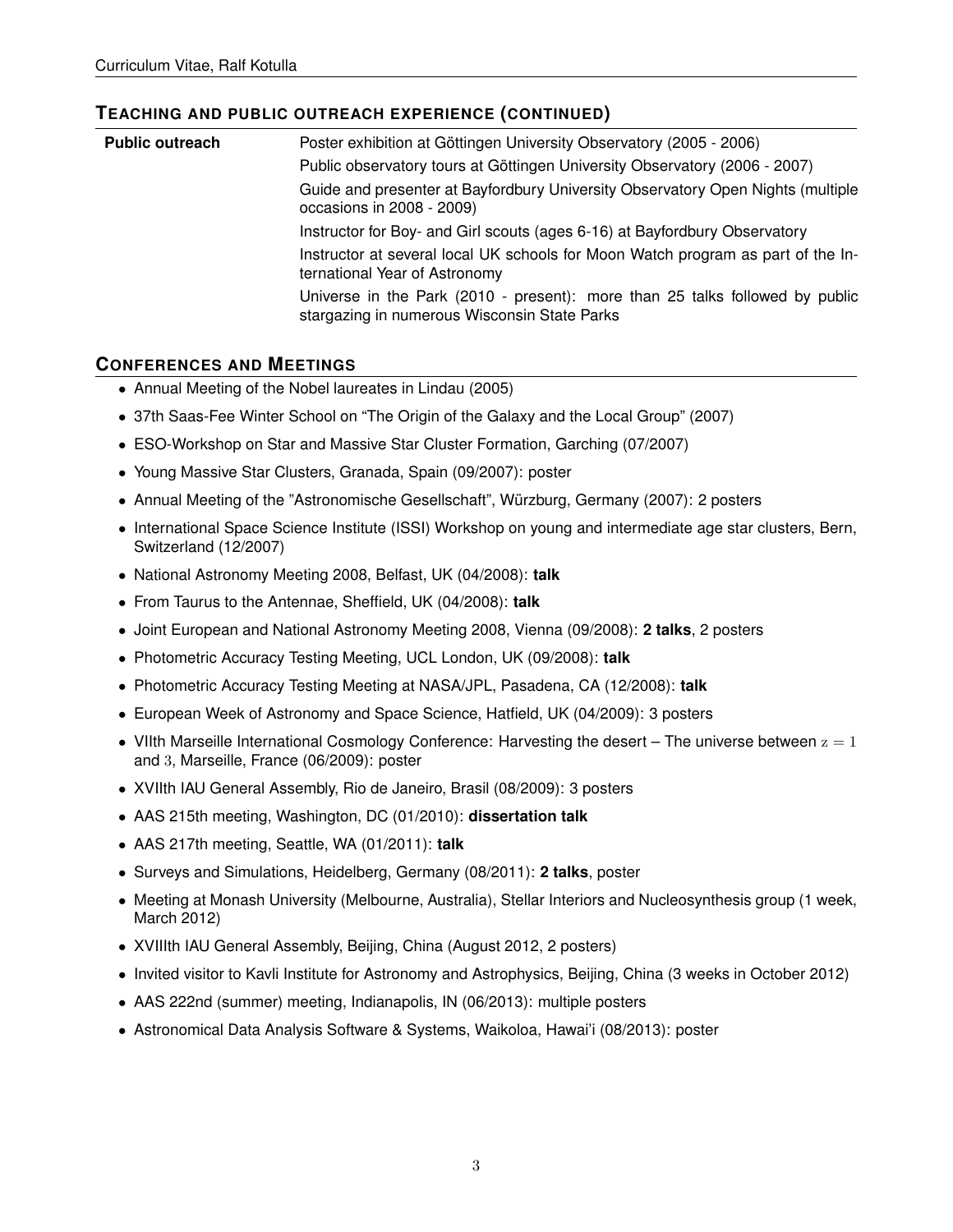### **SEMINARS, COLLOQUIA, OTHER TALKS**

- Guest at "Wisconsin Tonight" on local TV TMJ4 (2013, talk about Chelyabinsk meteor)
- Presentation to the Milwaukee Astronomical Society (03/2013)
- Lunch-talk Dept. of Astronomy, UW-Madison (03/2013 & 10/2013)
- Seminar at Kavli Institute for Astronomy and Astrophysics, Beijing (09/2013)
- Invited talk at Swinburne Institute of Technology, Melbourne, AU (03/2012)
- Seminar at Monash Center for Astrophysics, Melbourne, AU (03/2012)
- Colloquium at University of Wisconsin Stevens Point (11/2010)
- Lunch-talk Dept. of Astronomy, University of Wisconsin, Madison (04/2010 & 09/2010)
- Lunch-talk Space Telescope Science Institute (08/2009)
- Lunch-talk UCO/Lick, Santa Cruz (10/2008)
- Lunch-talk Carnegie Observatories, Pasadena (10/2008)
- Colloquium at Center for Astrophysics (ZAH), Heidelberg (09/2008)
- Seminar at Astronomical Computing Institute (ARI), Heidelberg (08/2008)

#### **FURTHER RELEVANT EXPERIENCE**

| <b>Committees</b> | 2005-2007 council member Göttingen University Observatory<br>(student representative)                                                                                                                                                                                                                                   |
|-------------------|-------------------------------------------------------------------------------------------------------------------------------------------------------------------------------------------------------------------------------------------------------------------------------------------------------------------------|
| Programming       | $C/C_{++}$ , Python, Fortran<br>scripting in Perl, IRAF/PyRAF, ESO-MIDAS, (IDL)<br>programming for multi-processor computing clusters (MPI, Condor)<br>development of an data reduction pipeline for Opt/NIR imaging<br>Webserver administration, web-design in HTML and PHP<br>Use and administration of SQL databases |
| Languages         | German: native speaker – English: fluent – Dutch: basic                                                                                                                                                                                                                                                                 |

#### **ASTRONOMICAL OBSERVING EXPERIENCE**

| Telescope time, PI                     | 30 hours UKIRT/WFCAM (U/08A/20)<br>2 nights WIYN/WHIRC (October 2010)                                                                                                                                                                                                                                                     |
|----------------------------------------|---------------------------------------------------------------------------------------------------------------------------------------------------------------------------------------------------------------------------------------------------------------------------------------------------------------------------|
| <b>Telescope time, Col</b>             | 2 nights ESO 3.6 m NTT (079.B-0511)<br>24 nights WIYN 3.5m at KPNO (ODI, MiniMosaic, OPTIC, WHIRC, SparsePak)<br>3 nights Calar Alto 3.5m (Optical imaging)<br>12 nights WIYN 0.9m at KPNO (optical imaging)<br>28 nights SAAO 1.0 m Optical imaging<br>21 nights SAAO 1.4 m Infrared Survey Facility (IRSF): NIR imaging |
| <b>Further observing</b><br>experience | 23 nights WIYN One Degree Imager Science Commissioning<br>2 nights on WHT, La Palma (Integral Field spectroscopy)<br>5 nights WIYN 0.9m at KPNO<br>$>$ 50 nights on Göttingen University Observatory 50 cm telescope                                                                                                      |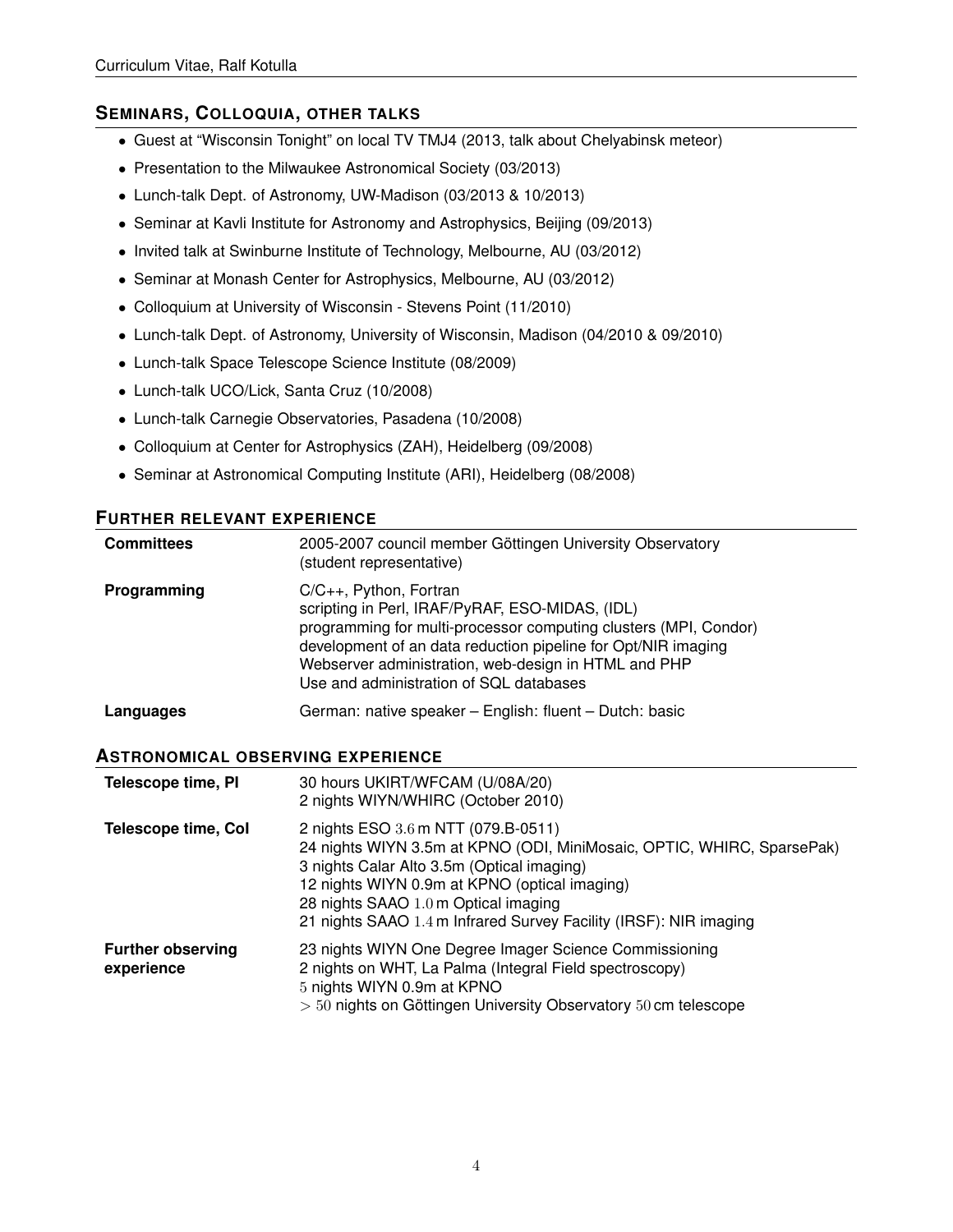### **SYNERGISTIC ACTIVITIES**

- Reviewer for The Astrophysical Journal, The Astronomical Journal, and Monthly Notices of the Royal Astronomical Society (2009 – present)
- Technical Reviewer for NASA (2013)
- Reviewer for the National Science Foundation (2014)
- Member of the WIYN One Degree Imager Commissioning working group, member of the ODI Pipeline Science team (2012 – present)
- Development of data reduction capabilities for WIYN One Degree Imager; code was first released 04/2013 at http://members.galev.org/rkotulla/research/podi-pipeline/; publication in the Astronomical Journal in preparation

#### **PROFESSIONAL MEMBERSHIPS**

- International Astronomical Union
- American Astronomical Society
- Deutsche Physikalische Gesellschaft (German Physical Society)
- Astronomische Gesellschaft (German Astronomical Society)

### **REFERENCES**

- **Prof**. **Dr**. **John S Gallagher III** long-term collaborator and mentor Department of Astronomy, University of Wisconsin - Madison, 475 N Charter St, Madison, WI 53706 email: jsg@astro.wisc.edu phone: +1 (608) 263 2456
- **Prof**. **Dr**. **Dawn Erb** current post-doc advisor Department of Physics, University of Wisconsin - Milwaukee, 1900 E Kenwood Blvd, Milwaukee, WI 53211 email: dawn@gravity.phys.uwm.edu phone: +1 (414) 229 3654
- **Dr**. **Daniel Harbeck** WIYN One Degree Imager Scientist WIYN Observatory & National Optical Astronomical Observatory 950 N Cherry Ave, Tucson, AZ 85719 email: harbeck@wiyn.org phone: +1 (520) 318 8217
- **Dr**. **Peter Anders** former group member and long-term collaborator National Astronomical Observatories Chinese Academy of Sciences, 20A Datun Road, Chaoyang District, Beijing 100012, China email: anders@bao.ac.cn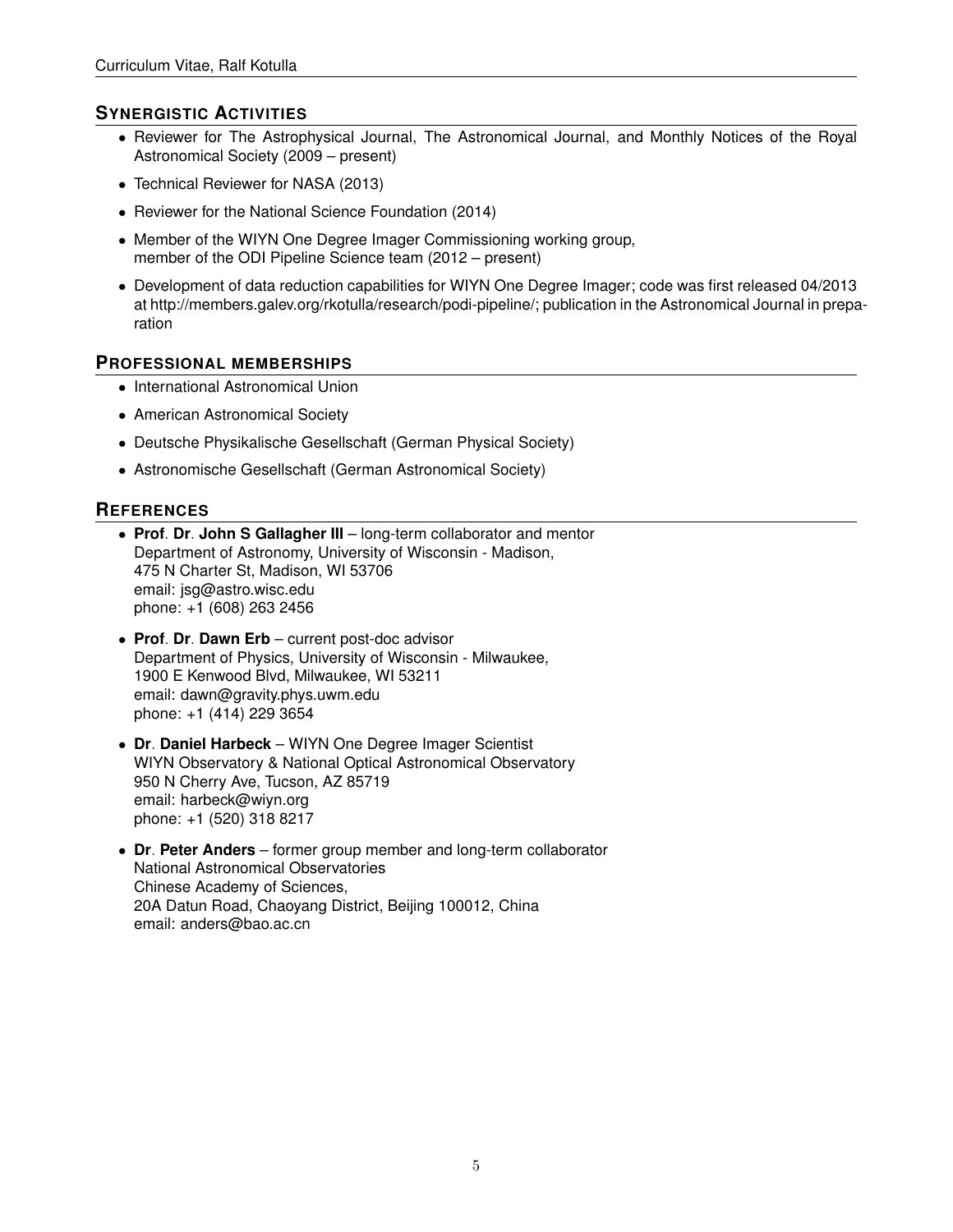### **REFEREED PUBLICATIONS**

- 16. **Kotulla, Ralf**: *"A fully-integrated data reduction facility for the WIYN One Degree Imager"* in preparation
- 15. Canning, Rebecca; Ryon, Jenna; Gallagher, John; **Kotulla, Ralf**; et al. *"Filamentary Star Formation in NGC 1275"*; MNRAS, submitted
- 14. **Kotulla, Ralf**; Erb, Dawn K.; Reddy, Naveen A.; Shapley, Alice E.; Steidel, Charles C.; Kornei, Katherine A.; Pettini, Max: *"Lyman-*α *and absorption lines in rest-frame ultraviolet spectra of star-forming galaxies at* z ∼ 2−3*: Trends with physical parameters and their evolution with redshift"* submitted to Astrophysical Journal (2014)
- 13. Young, Michael D.; **Kotulla, Ralf**; Gopu, Arvind; Wilson, Liu: *"Integrating the ODI-PPA science gateway with the QuickReduce pipeline for on-demand processing"*; Proceedings of SPIE – Astronomical Telescopes + Instrumentation 9152, article 9152-14 (2014).
- 12. Anders, Peter; **Kotulla, Ralf**; de Grijs, Richard; Wicker, James: *"Stochastic stellar cluster IMFs: Models and impact on integrated cluster parameter determination"* Astrophysical Journal, 778, 138 – arXiv:1310.4936
- 11. David Kaplan, et al, incl. **Kotulla, Ralf**: *"Discovery of the Optical/Ultraviolet/Gamma-ray Counterpart to the Eclipsing Millisecond Pulsar J1816+4510"* Astrophysical Journal 753, 174 (2012) – arXiv:1205.3699
- 10. Bastian, N.; Adamo, A.; Gieles, M.; Lamers, H. J. G. L. M.; Larsen, S. S.; Silva-Villa, E.; Smith, L. J.; **Kotulla, R.**; Konstantopoulos, I. S.; Trancho, G.; Zackrisson, E.: *"Evidence for environmentally dependent cluster disruption in M83"* Monthly Notices of the Royal Astronomical Society Letters 417, 6 (2011) – arXiv:1106.2427
- 9. Hendrik Hildebrandt, et al, incl. **Kotulla, Ralf**: *"PHAT: Photo-z Accuracy Testing"* Astronomy & Astrophysics 523, 31 (2010) - arXiv:1008.0658
- 8. Lisker, T.; Janz, J.; Hensler, G.; Kim, S.; Rey, S.-C.; Weinmann, S.; Mastropietro, C.; Hielscher, O.; Paudel, S.; **Kotulla, R.**: *"The First Generation of Virgo Cluster Dwarf Elliptical Galaxies?"* Astrophysical Journal Letters 706, 124 (2010) – arXiv:0910.3209
- 7. Falkenberg, Marie Aylin; **Kotulla, Ralf**; Fritze, Uta: *"The role of E+A and post-starburst galaxies - I. Models and model results"* Monthly Notices of the Royal Astronomical Society 397, 1940 (2009) – arXiv:0901.1665
- 6. Falkenberg, M. A.; **Kotulla, R.**; Fritze, U.: *"The role of E+A and post-starburst galaxies - II. Spectral energy distributions and comparison with observations"* Monthly Notices of the Royal Astronomical Society 397, 1954 (2009) – arXiv:0905.0909
- 5. **Kotulla, Ralf**; Fritze, Uta; Weilbacher, Peter; Anders, Peter: *"GALEV evolutionary synthesis models - I. Code, input physics and web interface"* Monthly Notices of the Royal Astronomical Society 396, 462 (2009) – arXiv:0903.0378
- 4. **Kotulla, Ralf**; Fritze, Uta: *"Impact of subsolar metallicities on photometric redshifts"* Monthly Notices of the Royal Astronomical Society Letters 393, 55 (2009) – arXiv:0811.3217